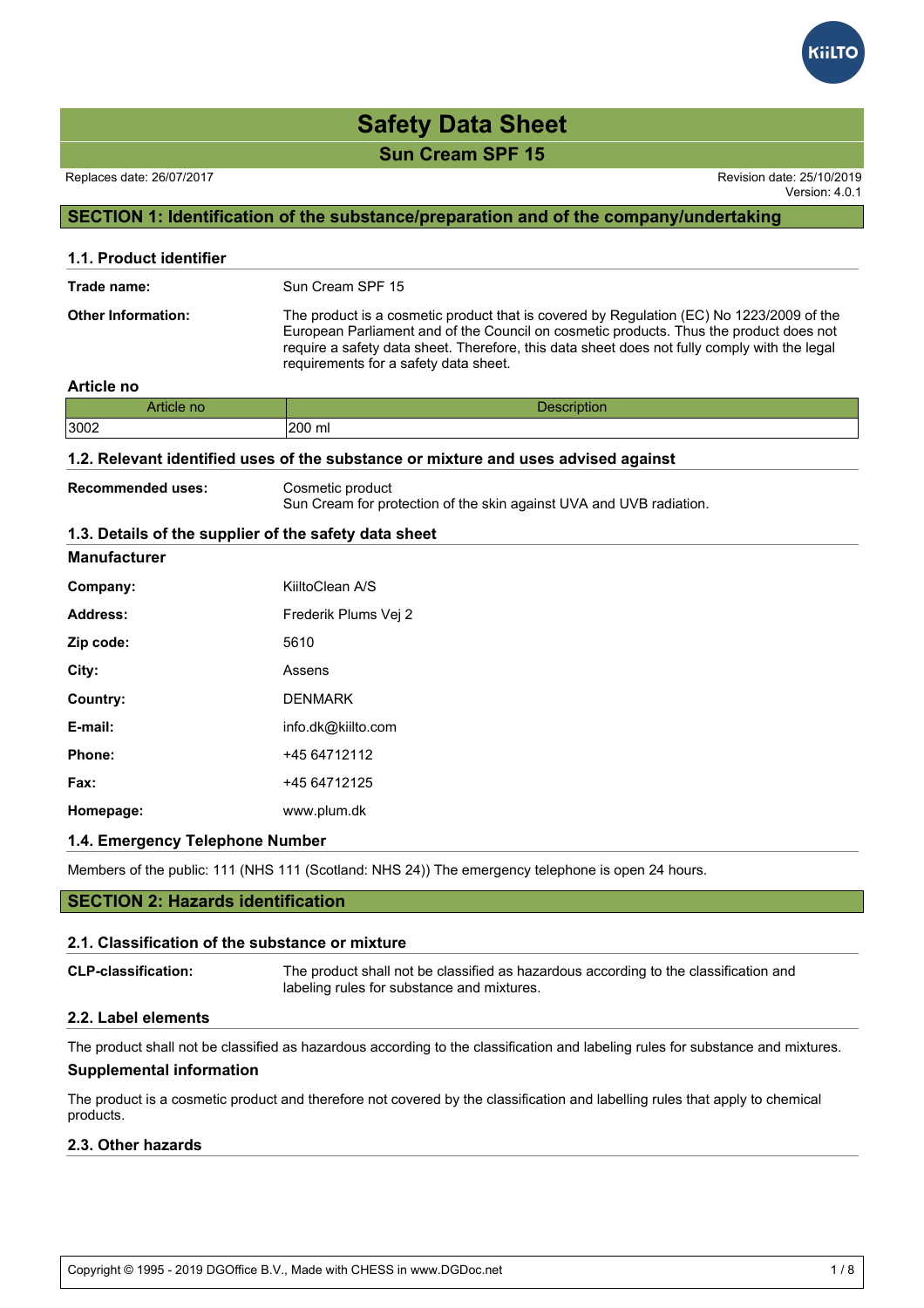Version: 4.0.1

*<u><b>KiiLTC</u>* 

The product does not contain any PBT or vPvB substances.

#### **SECTION 3: Composition/information on ingredients**

#### **3.2. Mixtures**

| Substance                                                          | <b>CAS No</b> | EC No | REACH Reg. No. | Concentration | <b>Notes</b> | CLP-<br>classification |
|--------------------------------------------------------------------|---------------|-------|----------------|---------------|--------------|------------------------|
| <b>AQUA</b>                                                        | 7732-18-5     |       |                | 60 - 70%      |              |                        |
| C12-15 ALKYL<br><b>BENZOATE</b>                                    | 68411-27-8    |       |                | $5 - 15%$     |              |                        |
| POLYGLYCERY<br>L-6 STEARATE                                        | 95461-65-7    |       |                | $1 - 5%$      |              |                        |
| CETEARYL<br>ALCOHOL                                                | 67762-27-0    |       |                | $1 - 5%$      |              |                        |
| <b>BUTYLENE</b><br>GLYCOL<br><b>COCOATE</b>                        |               |       |                | $1 - 5%$      |              |                        |
| DIETHYLAMINO<br>HYDROXYBENZ<br><b>OYL HEXYL</b><br><b>BENZOATE</b> | 302776-68-7   |       |                | $1 - 5%$      |              |                        |
| DIETHYLHEXYL<br><b>BUTAMIDO</b><br><b>TRIAZONE</b>                 | 154702-15-5   |       |                | $1 - 5%$      |              |                        |
| GLYCERIN                                                           | 56-81-5       |       |                | $1 - 5%$      |              |                        |
| ETHYLHEXYL<br><b>TRIAZONE</b>                                      | 88122-99-0    |       |                | $~1\%$        |              |                        |
| PHENOXYETHA<br>NOL                                                 | 122-99-6      |       |                | $~1\%$        |              |                        |
| <b>DISODIUM</b><br>CETEARYL<br><b>SULFOSUCCINA</b><br>TE           | 91697-07-3    |       |                | $< 1\%$       |              |                        |
| Sodium<br><b>BENZOATE</b>                                          | 532-32-1      |       |                | $< 1\%$       |              |                        |
| POLYGLYCERY<br>L-6 BEHENATE                                        | 64366-79-6    |       |                | $< 1\%$       |              |                        |
| XANTHAN GUM                                                        | 11138-66-2    |       |                | $< 1\%$       |              |                        |
| LACTIC ACID                                                        | 79-33-4       |       |                | $< 1\%$       |              |                        |
| <b>PHYTIC ACID</b>                                                 | 83-86-3       |       |                | $< 1\%$       |              |                        |
| TOCOPHEROL                                                         | 59-02-9       |       |                | $< 0.1\%$     |              |                        |
| <b>HELIANTHUS</b><br><b>ANNUUS SEED</b><br><b>OIL</b>              | 8001-21-6     |       |                | < 0.01%       |              |                        |

Please see section 16 for the full text of H-phrases.

#### **SECTION 4: First aid measures**

#### **4.1. Description of first aid measures**

| Inhalation:          | The product does not release hazardous vapours. Seek fresh air.                                                       |
|----------------------|-----------------------------------------------------------------------------------------------------------------------|
| Ingestion:           | Wash out mouth thoroughly and drink 1-2 glasses of water in small sips. Seek medical<br>advice in case of discomfort. |
| <b>Skin contact:</b> | The product is intended to come into contact with the skin. In case of wound smarts, flush<br>with water.             |

Copyright © 1995 - 2019 DGOffice B.V., Made with CHESS in www.DGDoc.net 2 / 8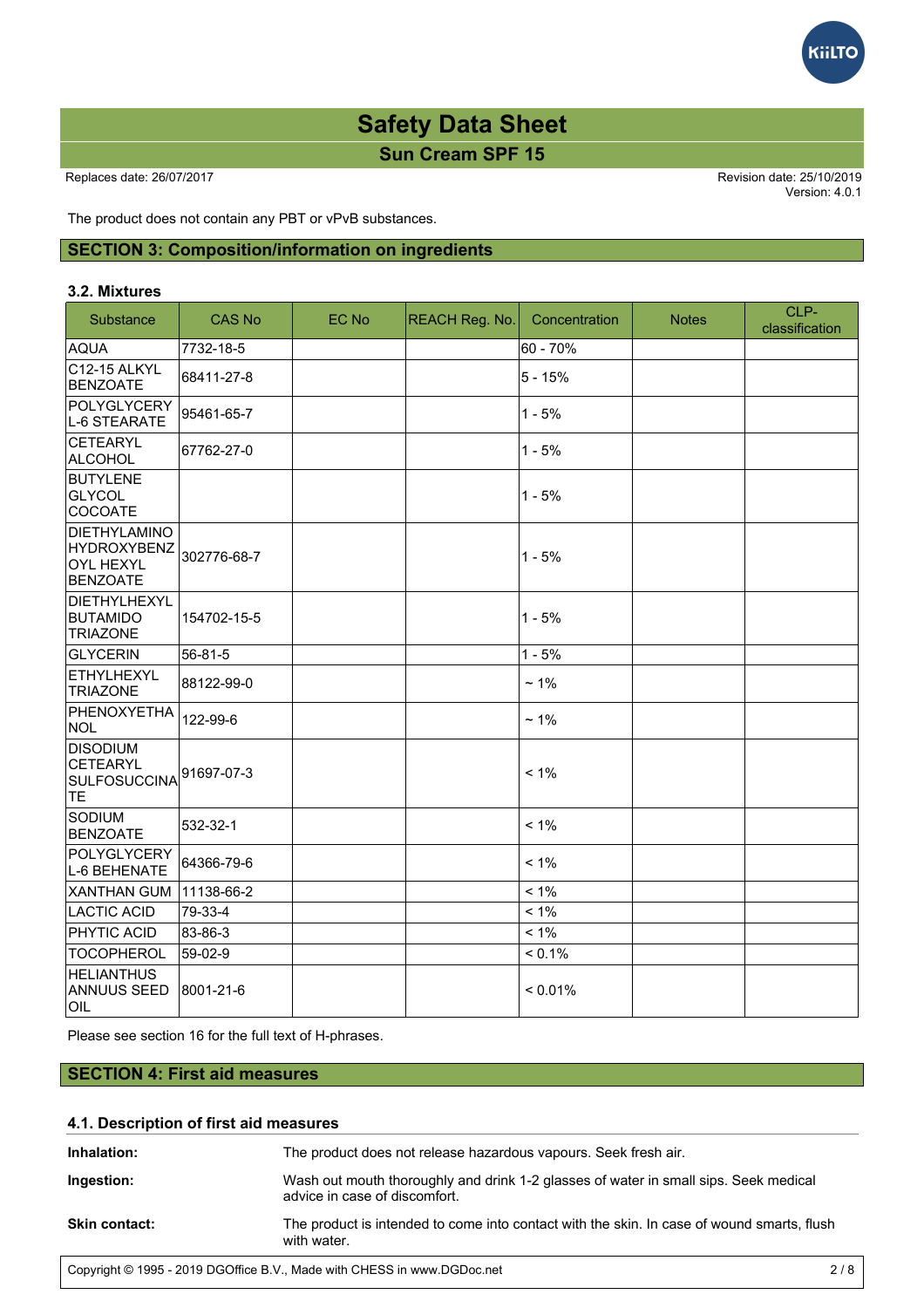

| <b>Safety Data Sheet</b> |  |
|--------------------------|--|
| <b>Sun Cream SPF 15</b>  |  |

Replaces date: 26/07/2017 **Replaces** date: 25/10/2019

Version: 4.0.1

| Eye contact: | Flush with water (preferably using eye wash equipment) until irritation subsides. Seek<br>medical advice if symptoms persist.                                                                                                                                                                                                                                                                                                                                                                                                                                                                                                                                                                          |
|--------------|--------------------------------------------------------------------------------------------------------------------------------------------------------------------------------------------------------------------------------------------------------------------------------------------------------------------------------------------------------------------------------------------------------------------------------------------------------------------------------------------------------------------------------------------------------------------------------------------------------------------------------------------------------------------------------------------------------|
| General:     | In case of doubt or if symptoms persist, seek medical advice. The product has been safety<br>evaluated in accordance with Regulation (EC) No 1223/2009 on cosmetic products, Article<br>10. If, despite the implemented safety evaluations, problems or discomfort are still<br>experienced when using the product, please report it to KiiltoClean A/S, info.dk@kiilto.com<br>or phone +45 6471 2112, so that necessary remedial measures can be initiated and the<br>obligation to report serious adverse effects in accordance with Article 23 of the Regulation<br>are met. Serious adverse effects should always be reported to the competent authority of<br>the State where the issue occurred. |

#### **4.2. Most important symptoms and effects, both acute and delayed**

Not relevant, as the product is a cosmetic product.

#### **4.3. Indication of any immediate medical attention and special treatment needed**

No special immediate treatment required. Treat symptoms.

#### **SECTION 5: Fire-fighting measures**

#### **5.1. Extinguishing media**

| Suitable extinguishing media:      | The product is not directly flammable. Choose extinguishing agents based on the<br>surrounding fire. |
|------------------------------------|------------------------------------------------------------------------------------------------------|
| Unsuitable extinguishing<br>media: | Do not use water stream, as it may spread the fire.                                                  |

#### **5.2. Special hazards arising from the substance or mixture**

The product is not directly flammable. Avoid inhalation of vapour and fumes - seek fresh air. The product decomposes when combusted and the following toxic gases can be formed: Carbon monoxide and carbon dioxide.

#### **5.3. Advice for fire-fighters**

Move containers from danger area if it can be done without risk. Avoid inhalation of vapour and flue gases - seek fresh air.

#### **SECTION 6: Accidental release measures**

#### **6.1. Personal precautions, protective equipment and emergency procedures**

**For non-emergency personnel:** No special requirements.

**For emergency responders:** No special requirements.

#### **6.2. Environmental precautions**

Avoid unnecessary release to the environment.

#### **6.3. Methods and material for containment and cleaning up**

Contain and absorb spill with sand or other absorbent material and transfer to suitable waste containers. Wipe up drops and splashes with a cloth.

#### **6.4. Reference to other sections**

See section 8 for type of protective equipment. See section 13 for instructions on disposal.

#### **SECTION 7: Handling and storage**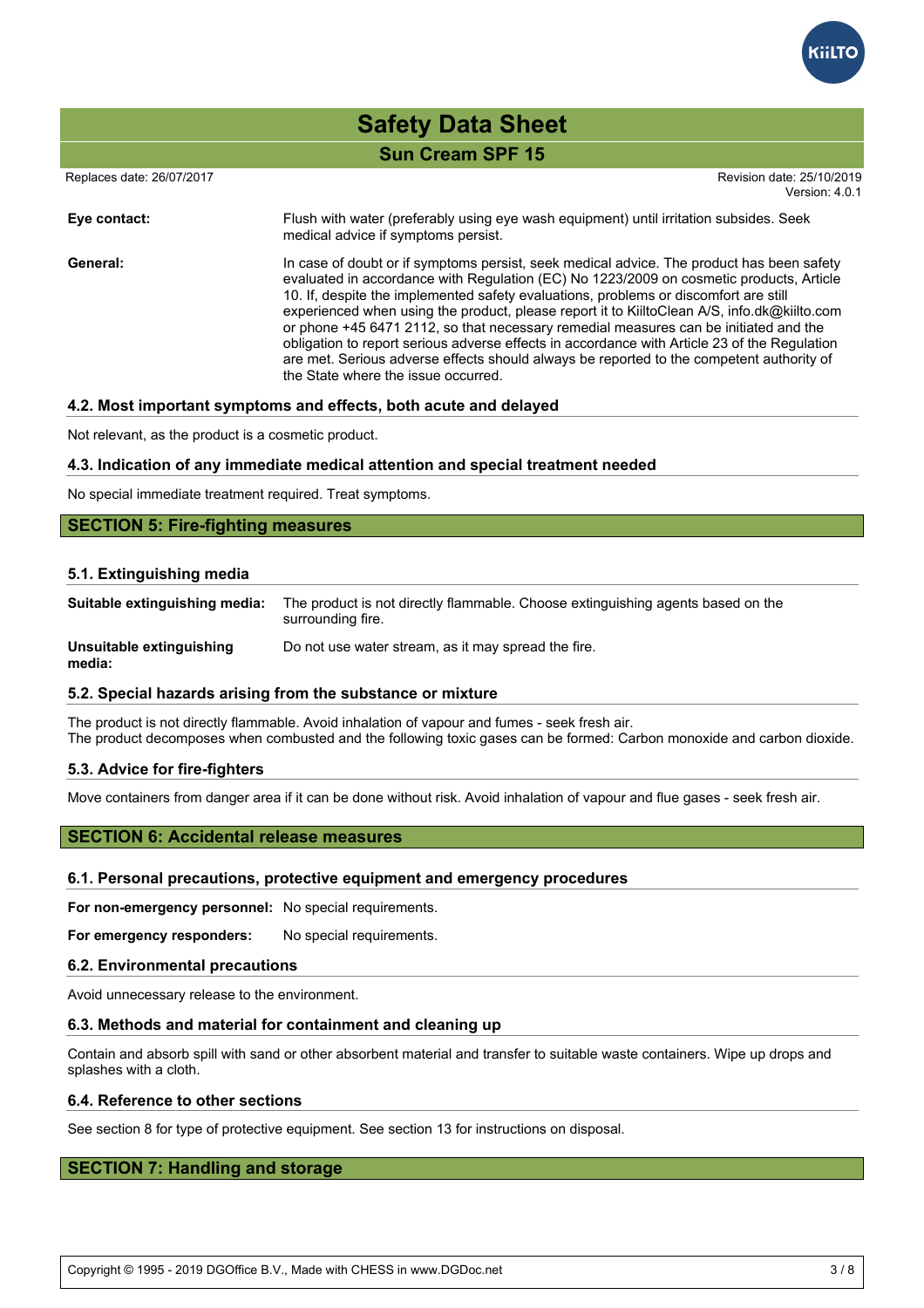Replaces date: 26/07/2017 Revision date: 25/10/2019

#### **7.1. Precautions for safe handling**

No special requirements.

#### **7.2. Conditions for safe storage, including any incompatibilities**

Storage temperature: 0-30 °C.

#### **7.3. Specific end use(s)**

None.

#### **SECTION 8: Exposure controls/personal protection**

| 8.1. Control parameters                                                        |                                                          |  |  |
|--------------------------------------------------------------------------------|----------------------------------------------------------|--|--|
| Occupational exposure limit:                                                   | Contains no substances subject to reporting requirements |  |  |
| <b>Other Information:</b>                                                      | The product requires no special exposure control.        |  |  |
| 8.2. Exposure controls                                                         |                                                          |  |  |
| Appropriate engineering<br>controls:                                           | Wear the personal protective equipment specified below.  |  |  |
| <b>Personal protective equipment, Not required.</b><br>eye/face protection:    |                                                          |  |  |
| <b>Personal protective equipment, Not required.</b><br>skin protection:        |                                                          |  |  |
| Personal protective equipment, Not required.<br>hand protection:               |                                                          |  |  |
| <b>Personal protective equipment, Not required.</b><br>respiratory protection: |                                                          |  |  |
| <b>Environmental exposure</b><br>controls:                                     | Ensure compliance with local regulations for emissions.  |  |  |

### **SECTION 9: Physical and chemical properties**

#### **9.1. Information on basic physical and chemical properties**

| Value/unit          |                         |  |
|---------------------|-------------------------|--|
| lCream              |                         |  |
| Light yellow        |                         |  |
| Perfume free        |                         |  |
| <b>Emulsifiable</b> |                         |  |
| IN/A                |                         |  |
| IN/A                |                         |  |
| Value/unit          | <b>Remarks</b>          |  |
|                     | $\sim$ $\sim$<br>$\sim$ |  |

| pH (solution for use)                   | INo data      |  |
|-----------------------------------------|---------------|--|
| pH (concentrate)                        | $ 4.7 - 5.5 $ |  |
| Melting point                           | No data       |  |
| Freezing point                          | No data       |  |
| Initial boiling point and boiling range | INo data      |  |
| lFlash Point                            | INo data      |  |
| Evaporation rate                        | No data       |  |
| Flammability (solid, gas)               | INo data      |  |
| Flammability limits                     | No data       |  |
|                                         |               |  |

Copyright © 1995 - 2019 DGOffice B.V., Made with CHESS in www.DGDoc.net 4 / 8



Version: 4.0.1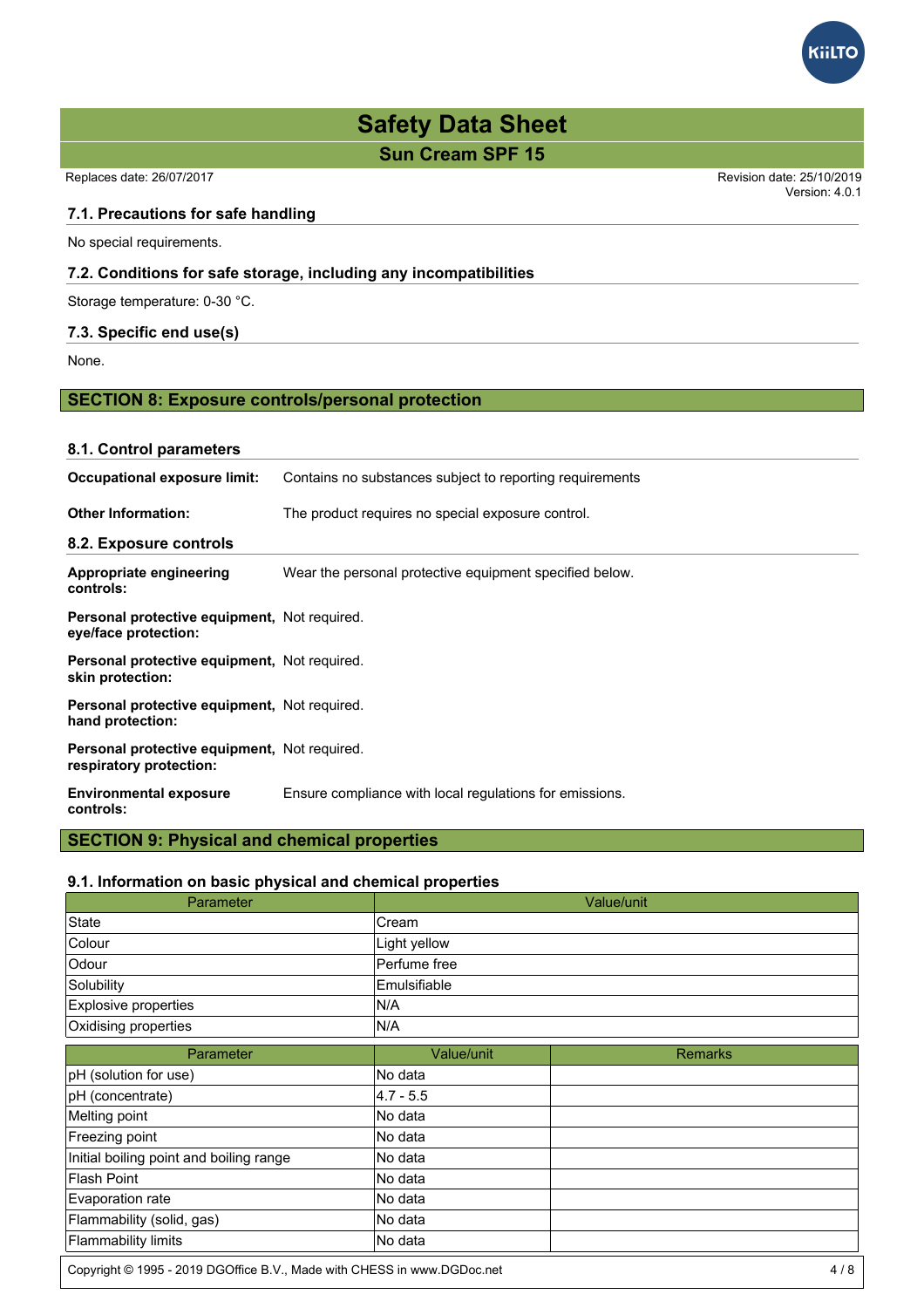

#### Replaces date: 26/07/2017 **Replaces** date: 25/10/2019

 $V$ orojon:  $4.0.1$ 

|                                       |                   | <u>VEISIUIL 4.0. I</u> |
|---------------------------------------|-------------------|------------------------|
| <b>Explosion limits</b>               | No data           |                        |
| Vapour pressure                       | No data           |                        |
| Vapour density                        | INo data          |                        |
| Relative density                      | INo data          |                        |
| Partition coefficient n-octonol/water | INo data          |                        |
| Auto-ignition temperature             | INo data          |                        |
| Decomposition temperature             | INo data          |                        |
| Viscosity                             | 10000 - 20000 cps |                        |
| Odour threshold                       | <b>No data</b>    |                        |

#### **9.2 Other information**

| Parameter | Value/unit                           | keniaiks |
|-----------|--------------------------------------|----------|
| Density   | 1010 kg/m <sup>3</sup><br>1940<br>᠇◡ |          |
|           |                                      |          |

#### **SECTION 10: Stability and reactivity**

#### **10.1. Reactivity**

Not reactive.

#### **10.2. Chemical stability**

The product is stable when used in accordance with the supplier's directions.

#### **10.3. Possibility of hazardous reactions**

None known.

#### **10.4. Conditions to avoid**

None known.

#### **10.5. Incompatible materials**

None known.

#### **10.6. Hazardous decomposition products**

The product decomposes when combusted or heated to high temperatures and the following toxic gases can be formed: Carbon monoxide and carbon dioxide.

#### **SECTION 11: Toxicological information**

#### **11.1. Information on toxicological effects**

| Acute toxicity - oral:                                     | Ingestion of large guantities may cause discomfort. The product does not have to be<br>classified. |
|------------------------------------------------------------|----------------------------------------------------------------------------------------------------|
| Acute toxicity - dermal:                                   | The product does not have to be classified.                                                        |
| Acute toxicity - inhalation:                               | The product does not have to be classified.                                                        |
| <b>Skin corrosion/irritation:</b>                          | The product does not have to be classified.                                                        |
| Serious eye damage/eye<br>irritation:                      | Temporary irritation. The product does not have to be classified.                                  |
| <b>Respiratory sensitisation or</b><br>skin sensitisation: | The product does not have to be classified.                                                        |
| Germ cell mutagenicity:                                    | The product does not have to be classified.                                                        |

Copyright © 1995 - 2019 DGOffice B.V., Made with CHESS in www.DGDoc.net 5 / 8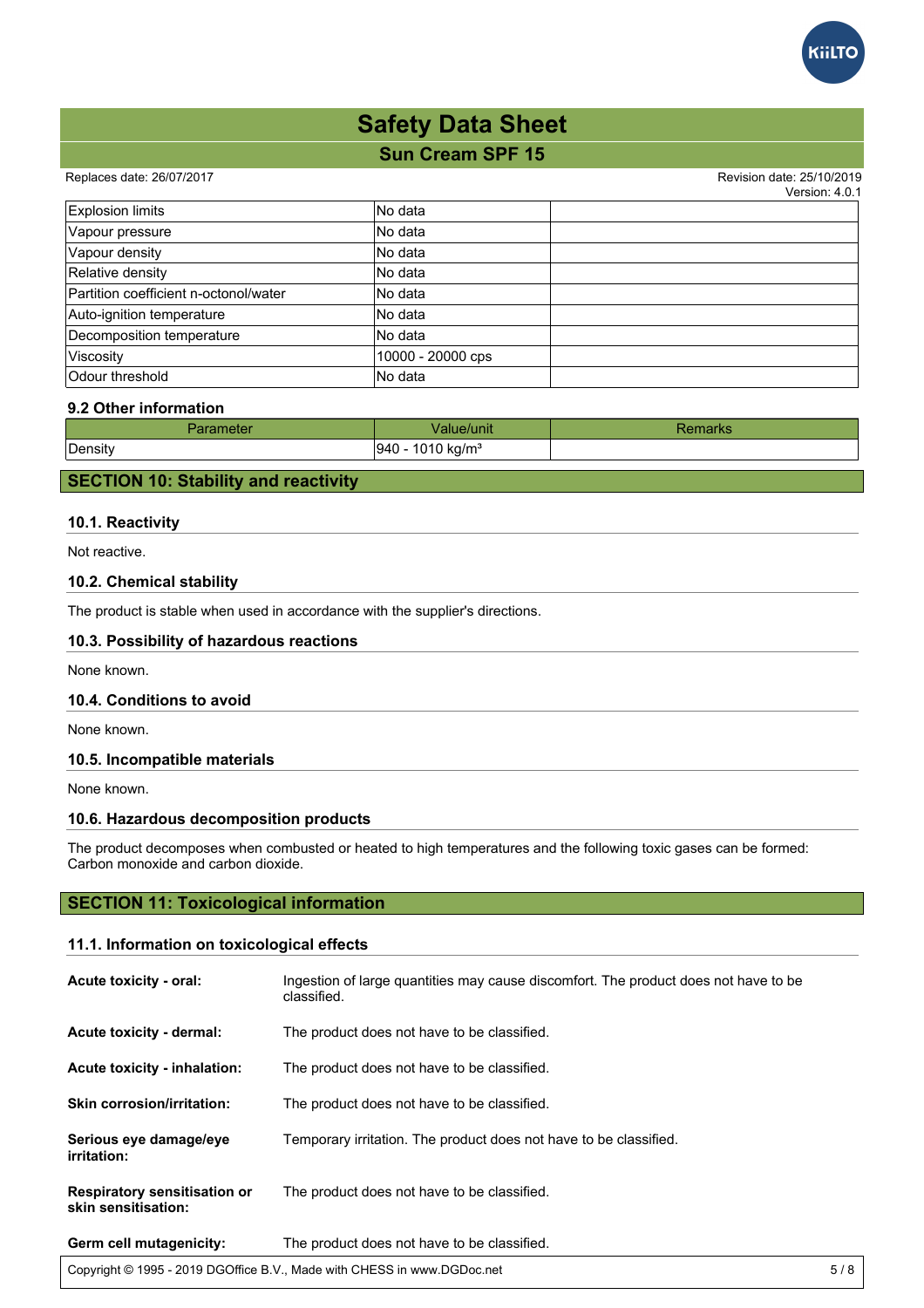Replaces date: 26/07/2017 **Replaces** date: 25/10/2019

|                                 | Version: 4.0.1                                                                                                             |
|---------------------------------|----------------------------------------------------------------------------------------------------------------------------|
| <b>Carcinogenic properties:</b> | The product does not have to be classified.                                                                                |
| <b>Reproductive toxicity:</b>   | The product does not have to be classified.                                                                                |
| Single STOT exposure:           | The product does not release hazardous vapours.                                                                            |
| <b>Repeated STOT exposure:</b>  | The product does not have to be classified.                                                                                |
| <b>Aspiration hazard:</b>       | No hazards.                                                                                                                |
| Other toxicological effects:    | The product has been safety evaluated in accordance with Regulation (EC) No 1223/2009<br>on cosmetic products, Article 10. |

#### **SECTION 12: Ecological information**

#### **12.1. Toxicity**

The product does not have to be classified.

#### **12.2. Persistence and degradability**

Test data are not available.

#### **12.3. Bioaccumulative potential**

Test data are not available.

#### **12.4. Mobility in soil**

Test data are not available.

#### **12.5. Results of PBT and vPvB assessment**

The product does not contain any PBT or vPvB substances.

#### **12.6. Other adverse effects**

None known.

#### **Other Information**

The product carries the Nordic Eco-label. See the criteria at http://www.ecolabel.dk/kriterier.

#### **SECTION 13: Disposal considerations**

#### **13.1. Waste treatment methods**

Contact the local authorities.

Empty, cleansed packaging should be disposed of for recycling. Uncleansed packaging is to be disposed of via the local wasteremoval scheme.

**Category of waste:** 07 06 99 wastes not otherwise specified

#### **SECTION 14: Transport information**

**14.1. UN-No.:** Not applicable. **14.4. Packing group:** Not applicable. **14.2. UN proper shipping name: 14.3. Transport hazard class(es):** Not applicable.

Not applicable. **14.5. Environmental hazards:**

Not applicable.

#### **14.6. Special precautions for user**

Copyright © 1995 - 2019 DGOffice B.V., Made with CHESS in www.DGDoc.net 6 / 8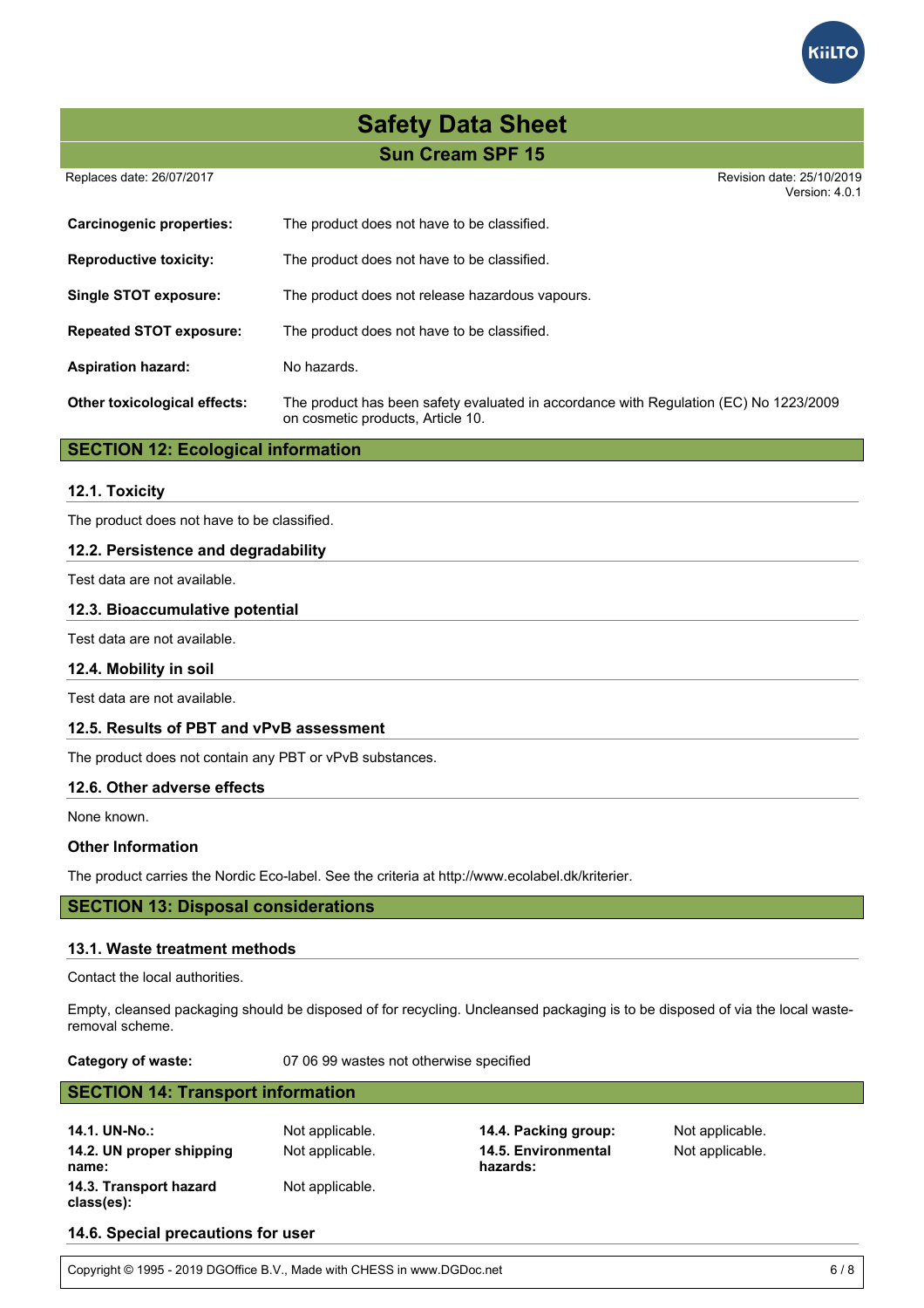Replaces date: 26/07/2017 **Replaces** date: 25/10/2019 Version: 4.0.1

None.

#### **14.7. Transport in bulk according to Annex II of MARPOL and the IBC Code**

Not applicable.

#### **SECTION 15: Regulatory information**

#### **15.1. Safety, health and environmental regulations/legislation specific for the substance or mixture**

**Special Provisions:** This product is covered by Regulation (EC) No 1223/2009 of the European Parliament and of the Council on cosmetic products. The product is therefore not covered by Regulation (EC) No 1272/2008 of the European Parliament and Council of 16 December 2008 on classification, labelling and packaging of substances and mixtures in accordance with Article 1, Paragraph 5c. Moreover, the product contains none of the substances listed in Regulation 1907/2006 EC Article 31, Paragraph 1b) and c) or Paragraph 3 a), b) and c). As a result of this the product is not covered by Regulation (EC) No 1907/2006 of the European Parliament and Council of 18 December 2006 concerning the Registration, Evaluation, Authorisation and Restriction of Chemicals (REACH), in which Article 31 sets out the requirements for safety data sheets. There is therefore no requirement for a safety data sheet to be drawn up for the above products in order to comply with the requirements of the Regulation.

#### **15.2. Chemical Safety Assessment**

**Other Information:** Chemical safety assessment has not been performed. The product has been safety evaluated in accordance with Regulation (EC) No 1223/2009 on cosmetic products, Article 10.

#### **SECTION 16: Other information**

#### **Version history and indication of changes**

| <b>Version</b>            | <b>Revision date</b>                                                                                                                                                                                                    | Responsible           | Changes                       |  |  |  |  |
|---------------------------|-------------------------------------------------------------------------------------------------------------------------------------------------------------------------------------------------------------------------|-----------------------|-------------------------------|--|--|--|--|
| 4.0.1                     | 25/10/2019                                                                                                                                                                                                              | KiiltoClean A/S (SKP) | 1.1, 1.3, 4, 16               |  |  |  |  |
| 4.0.0                     | 26/07/2017                                                                                                                                                                                                              | CCS Hygien A/S (SKP)  | Section 3 + editorial changes |  |  |  |  |
| 3.1.0                     | 11/11/2015                                                                                                                                                                                                              | <b>SKP</b>            | 2015/830 (UK)                 |  |  |  |  |
| 3.0.0                     | 20/02/2015                                                                                                                                                                                                              | <b>SKP</b>            | 453/2010 (UK)                 |  |  |  |  |
| <b>Abbreviations:</b>     | DNEL: Derived No Effect Level<br><b>PNEC: Predicted No Effect Concentration</b><br>PBT: Persistent, Bioaccumulative and Toxic<br>vPvB: Very Persistent and Very Bioaccumulative<br>STOT: Specific Target Organ Toxicity |                       |                               |  |  |  |  |
| <b>Other Information:</b> | Shelf life: 30 months. Additional information can be obtained by contacting<br>info.dk@kiilto.com or by telephone +45 6471 2112.                                                                                        |                       |                               |  |  |  |  |
| <b>Vendor notes:</b>      | The product is used to avoid damages from the sun due to UV radiation.<br>Apply the product and distribute over the exposed parts of the body before staying in the<br>sun.                                             |                       |                               |  |  |  |  |
| Date:                     | 25/10/2019                                                                                                                                                                                                              |                       |                               |  |  |  |  |
| SDS is prepared by        |                                                                                                                                                                                                                         |                       |                               |  |  |  |  |

**Company:** KiiltoClean A/S